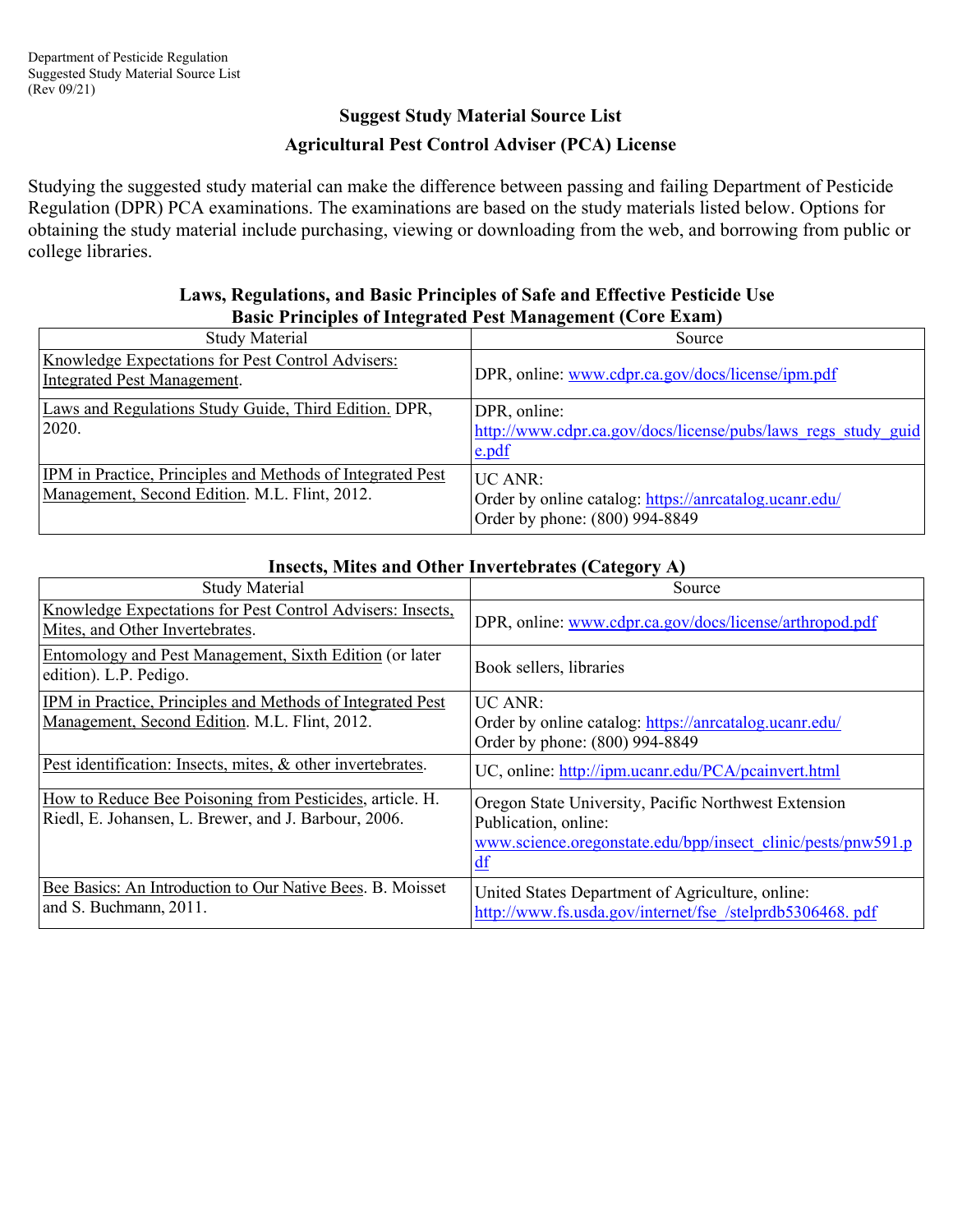# **Plant Pathogens (Category B)**

| <b>Study Material</b>                                                                                            | Source                                                                                                                                             |
|------------------------------------------------------------------------------------------------------------------|----------------------------------------------------------------------------------------------------------------------------------------------------|
| Knowledge Expectations for Pest Control Advisers: Plant<br>Pathology.                                            | DPR, online: www.cdpr.ca.gov/docs/license/plntpath.pdf                                                                                             |
| Plant Pathology, Fifth Edition (or later edition). G.N. Agrios.                                                  | Book sellers, libraries                                                                                                                            |
| IPM in Practice, Principles and Methods of Integrated Pest<br>Management, Second Edition. M.L. Flint, 2012.      | $\overline{UC}$ ANR:<br>Order by online catalog: https://anrcatalog.ucanr.edu/<br>Order by phone: (800) 994-8849                                   |
| Pest identification: Plant pathogens.                                                                            | UC, online: http://ipm.ucanr.edu/PCA/pcapath.html                                                                                                  |
| How to Reduce Bee Poisoning from Pesticides, article. H.<br>Riedl, E. Johansen, L. Brewer, and J. Barbour, 2006. | Oregon State University, Pacific Northwest Extension<br>Publication, online:<br>www.science.org/onstate.edu/bpp/insect_clinic/pests/pnw591.<br>pdf |
| Bee Basics: An Introduction to Our Native Bees. B. Moisset<br>and S. Buchmann, 2011.                             | United States Department of Agriculture, online:<br>http://www.fs.usda.gov/internet/fse /stelprdb5306468.pdf                                       |

### **Nematodes (Category C)**

| <b>Study Material</b>                                                                                       | Source                                                                                                           |
|-------------------------------------------------------------------------------------------------------------|------------------------------------------------------------------------------------------------------------------|
| Knowledge Expectations for Pest Control Advisers:<br>Nematodes.                                             | DPR, online: www.cdpr.ca.gov/docs/license/nematode.pdf                                                           |
| Pest Control Adviser Study Guide: Nematodes.                                                                | UC, online:<br>http://www231.pair.com/fzwester/courses/kenem/<br>kenem.html                                      |
| IPM in Practice, Principles and Methods of Integrated Pest<br>Management, Second Edition. M.L. Flint, 2012. | $\overline{UC}$ ANR:<br>Order by online catalog: https://anrcatalog.ucanr.edu/<br>Order by phone: (800) 994-8849 |

## **Vertebrate Pests (Category D)**

| <b>Study Material</b>                                                                                                                                                                                                              | $\overline{ }$<br>Source                                                                                                                                  |
|------------------------------------------------------------------------------------------------------------------------------------------------------------------------------------------------------------------------------------|-----------------------------------------------------------------------------------------------------------------------------------------------------------|
| Knowledge Expectations for Pest Control Advisers:<br>Vertebrate Pest Management.                                                                                                                                                   | DPR, online: www.cdpr.ca.gov/docs/license/vertebrate.pdf                                                                                                  |
| Prevention and Control of Wildlife Damage. S.E. Hygnstrom,<br>R.M. Timm, and G.E. Larson, University of Nebraska<br>Cooperative Extension, 1994.                                                                                   | Internet Center for Wildlife Damage Management, University<br>of Nebraska Cooperative Extension, online:<br>https://digitalcommons.unl.edu/icwdmhandbook/ |
| Pest identification: Vertebrate pests.                                                                                                                                                                                             | UC, online: http://ipm.ucanr.edu/PCA/pcavert.html                                                                                                         |
| The Vertebrate Pest Control Handbook. Vertebrate Pest<br>Control Research Advisory Committee, UC.                                                                                                                                  | Vertebrate Pest Control Research Advisory Committee,<br>online: http://vpcrac.org/about/vertebrate-pest-handbook/                                         |
| Wildlife Pest Control Around Gardens and Homes, Second<br>Edition. T.P. Salmon, D.A. Whisson, and R.E. Marsh, 2006.<br>IPM in Practice, Principles and Methods of Integrated Pest<br>Management, Second Edition. M.L. Flint, 2012. | $\overline{UC}$ ANR:<br>Order by online catalog: https://anrcatalog.ucanr.edu/<br>Order by phone: (800) 994-8849                                          |